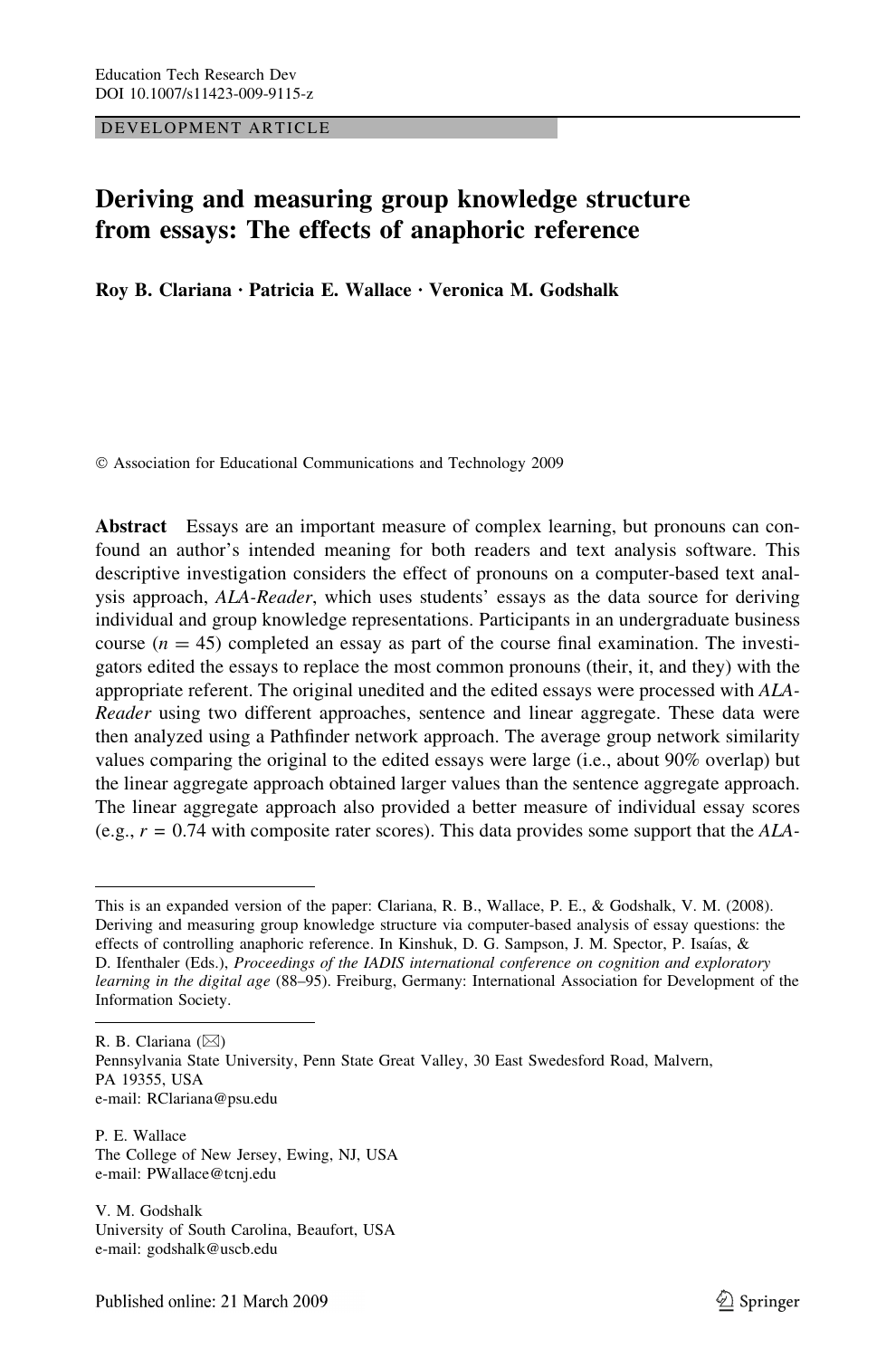Reader linear approach is adequate for capturing group knowledge structure representations from essays. Further development of the ALA-Reader approach is warranted.

**Keywords** Mental models  $\cdot$  Measuring knowledge structure  $\cdot$  Pathfinder networks  $\cdot$ Essays

Understanding and measuring the progress of learning in complex domains is an important issue for instructional designers, instructors, and researchers. An increasingly common way to measure such knowledge in the lab is by comparing an individual's or even a group's mental model (Craik [1943](#page-11-0); Johnson-Laird et al. [1998](#page-11-0)) to some referent mental model such as from a more advanced peer or an expert (Seel [1999](#page-11-0)). A number of recent technologybased approaches for measuring aspects of individual and group mental models are under development (Johnson et al. [2006\)](#page-11-0), such as Analysis of Constructed Shared Mental Model (ACSMM), Surface, Matching, and Deep Structure (SMD), and Model Inspection Trace of Concepts and Relations (MITOCAR). These approaches use various methods for eliciting knowledge structure such as concept maps and essays.

Compare-contrast type essay questions have been used to assess relational understanding that is part of knowledge structure (Gonzalvo et al. [1994](#page-11-0)). Goldsmith et al. ([1991](#page-11-0)) state ''Essay questions, which ask students to discuss the relationships between concepts, are perhaps the most conventional way of assessing the configural aspect of knowledge.'' (p. 88) It is rather critical to keep in mind that an essay contains different kinds of information; the scoring approach determines what is actually measured. Most if not all essay scoring approaches, human or computer-based, do not intentionally measure knowledge structure. Whether intentionally measured or not, essays contain at least a reflection of an individual's knowledge structure, a snapshot of their mental model.

This investigation considers a method called Analysis of Lexical Aggregates (e.g., ALA-Reader software) that uses students' essays as the data source for deriving individual and group knowledge representations (Clariana & Wallace [2007\)](#page-11-0). ALA-Reader essay-derived knowledge structure is not a complete measure of an individual's mental model but likely represents a critical aspect of it; nor is it a direct measure of essay content though it likely captures a facet of the essay's content to a greater or lesser extent.

### ALA-reader research and development

The lexical aggregate approach used in this investigation is based on a concept map scoring approach (ALA-Mapper) described by Taricani and Clariana [\(2003](#page-11-0), [2006\)](#page-11-0) but applied to text passages. The ALA-Reader text analysis method is described in more detail below and in Clariana and Wallace ([2007\)](#page-11-0) but in brief, ALA-Reader aggregates from the essay preselected key terms including synonyms and metonyms at either the sentence level (Shavelson [1974](#page-11-0)) or linearly across sentences (Clariana &Wallace [2007](#page-11-0)) and saves this information into a link array file for further analysis.

Clariana and Koul [\(2004](#page-11-0)) used ALA-Reader software to score students' essays on the structure and function of the heart and circulatory system relative to an expert's essay. At that time the software could only analyze using the sentence aggregate approach. For benchmark comparison, the essays were also scored by 11 pairs of human raters and these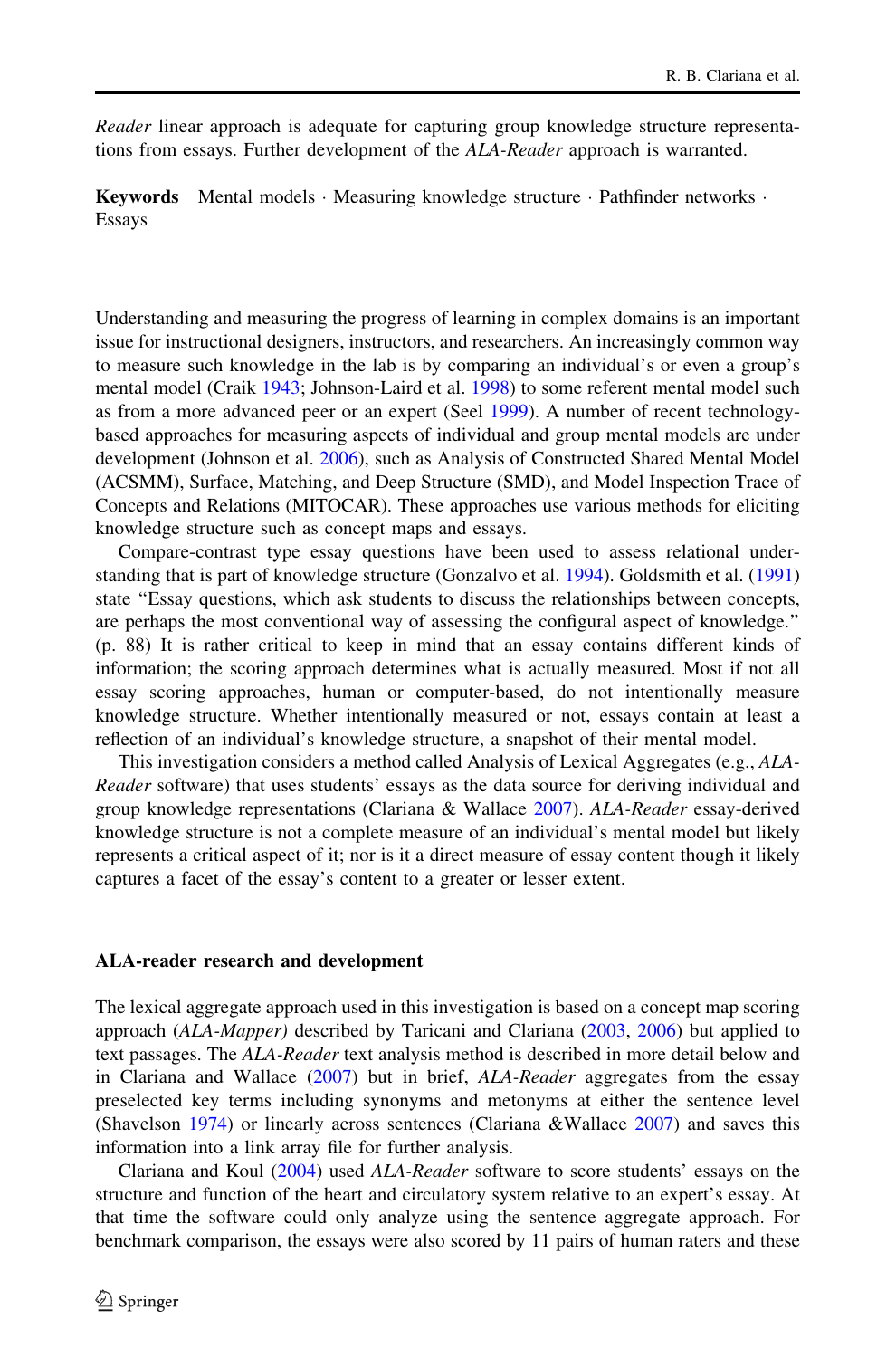11 scores were averaged together into a benchmark composite essay score. Compared to the composite score, the ALA-Reader scores ranked 5th out of 12, with an  $r = 0.69$  (i.e., the 12 scores' ranged from  $r = 0.11$  to 0.86).

Koul et al. ([2005\)](#page-11-0) also used the ALA-Reader sentence aggregate approach to score students' essays on the structure and function of the heart and circulatory system. Working in pairs, participants researched this topic online and created concept maps using Inspiration software. Later, using their concept map, participants individually wrote a short essay. The concept maps and essays were scored by ALA-Mapper and ALA-Reader relative to an expert's map and essay, by another software tool called Latent Semantic Analysis (LSA), and by 11 pairs of human raters using two different rubrics. As in the previous study, the rater scores were averaged together into a composite essay score. Compared to the raters' composite score, the ALA-Reader scores ranked 5th out of 13, with an  $r = 0.71$ (the 13 scores ranged from  $r = 0.08$  to 0.88) and LSA scores were 9th out of 13, with an  $r = 0.62$  indicating that ALA-Reader performed more like the composite of the human raters than did LSA.

Clariana and Wallace [\(2007](#page-11-0)) used ALA-Reader to score essays relative to an expert referent and to establish and compare group average knowledge representations from those essays. As part of their final course examination, undergraduate business majors were asked to write a 300-word compare-and-contrast essay on four management theories that were covered during the course (this is a relevant and high stakes essay). The essays were scored by ALA-Reader using both a sentence and a linear aggregate approach. To provide a benchmark, the essays were also separately scored by two human raters who's Spearman *rho* inter-rater reliability was  $\rho = 0.71$ . The linear aggregate approach obtained larger correlations with the two human raters ( $\rho_{rater1} = 0.60$  and  $\rho_{rater2} = 0.45$ ) than did the sentence aggregate approach ( $\rho_{rater1} = 0.47$  and  $\rho_{rater2} = 0.29$ ). In addition, group average network representations of low and high performing students were reasonable and straightforward to interpret, the high group was more like the expert, and the low and high groups were more similar to each other than to the expert.

These three studies show a moderate correlation between human rater essay scores and ALA-Reader scores, although the correlations were considerably better in the first two studies. On further reflection, the key terms in the essays in the first two studies used mostly technical biology vocabulary that did not lend itself to pronoun referents (almost no pronouns were used) while essays in the third study used more general vocabulary that included a number of synonyms for key terms, such as manager, supervisor, and boss for the key term 'management', and that included a high frequency of pronouns. In addition, the first two studies used the sentence aggregate approach and obtained an adequate measure of essay performance, while in the third study, the linear aggregate approach provided a satisfactory measure of essay performance but the sentence aggregate approach did not. This present investigation considers these issues as part of the ongoing development of this tool. First, in order to increase essay comparison coherence, students in the present investigation were given a list of 29 key terms in the essay prompt so that these terms would more likely be included in the essays. Second, the sentence and linear aggregation approaches are both used to see if one is better than the other for group comparisons and for individual comparisons. Finally, the effects of pronouns were examined by manually editing high frequency pronouns in the essays to their referents before analysis and then comparing the original and edited versions of the essays. The next section describes the ALA-Reader approaches and also how group average representations were established.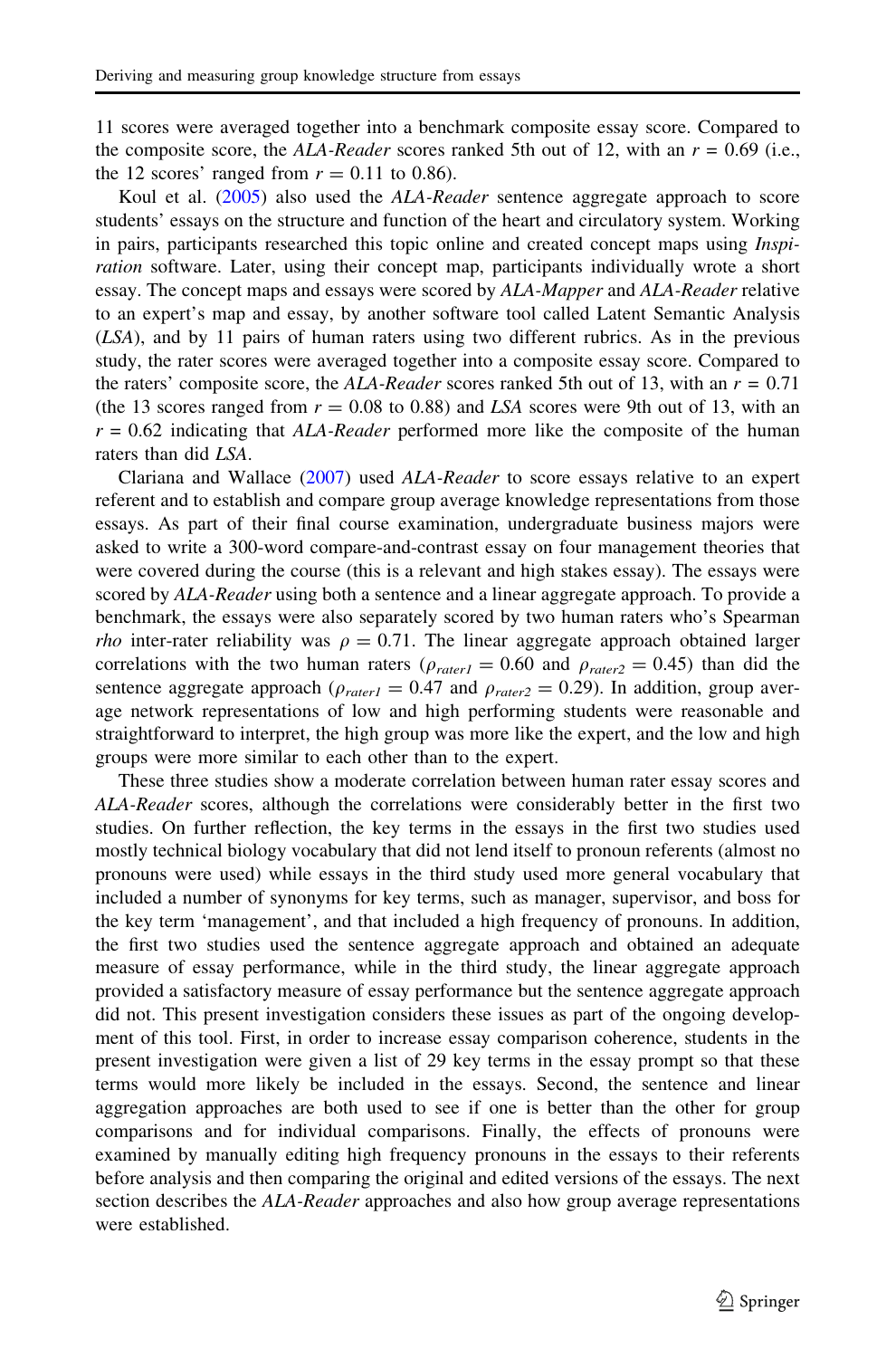## Automatic essay analysis by ALA-reader software

The ALA-Reader essay analysis approach was adopted directly from the ALA-Mapper concept map analysis approach (Taricani & Clariana [2003](#page-11-0)). How does ALA-Mapper analyze concept maps and what is the relationship between the ALA-Mapper and ALA-Reader approaches? Concept maps are sparse representations of propositions. A proposition consists of two nodes connected by a labeled link, and is more or less a noun–verb– noun combination. The nodes are the terms or concepts that are being considered; links are lines that connect nodes; and link labels are phrases such as 'has a', 'is a', and 'leads to'. Note that link labels may not be critical for concept map analysis. Harper et al. ([2004](#page-11-0)) reported that the correlation between just counting link lines (i.e., node–node) compared to counting valid propositions (i.e., node–label–node) in the same set of maps was  $r = 0.97$ , suggesting that link labels add little additional information over just counting links. ALA-Mapper converts node–node information into a mathematical form we refer to as a link array (see Fig. 1) that can be further analyzed by various approaches for example by multidimensional scaling, cluster analysis, and in this case, by Pathfinder network scaling.

The ALA-Reader sentence aggregate approach was developed to analyze at the sentence level because sentences are an important unit of text organization. Sentences contain one or more propositions; the sentence aggregation approach seeks to capture the important node– node associations represented by propositions in sentences. To analyze sentences in text, first ALA-Reader disregards all of the words except for preselected key terms and then replaces the synonyms and metonyms of key terms with the appropriate key term. Then the key terms that co-occur in the same sentence are entered into a proximity array, the lower triangle of an n-by-n array containing  $n(n-1)/2$  elements (e.g., the seven terms in Fig. 1 above requires a link array of 21 elements; and in this current investigation 29 key terms require 406 elements). A '1' entered in the proximity array indicates that two key terms co-occurred in the same sentence and a '0' indicates that those two key terms did not occur in the same sentence. The software continues to aggregate sentences into the proximity array until all the text is processed (see Fig. [2](#page-4-0)), the final link array for a text passage contains only 1s and 0s, links are aggregated, not added, across sentences.

The ALA-Reader linear aggregate approach is similar to the sentence aggregate approach, except that sentences do not matter, links between adjacent key terms both within and across sentences are entered in the link array as these occur during a linear pass through the text. To analyze text, as with the sentence aggregate approach, first ALA-Reader disregards all of the words except for preselected key terms, and the synonyms and



Fig. 1 Example concept map and its link array (from Taricani & Clariana [2003](#page-11-0), [2006\)](#page-11-0)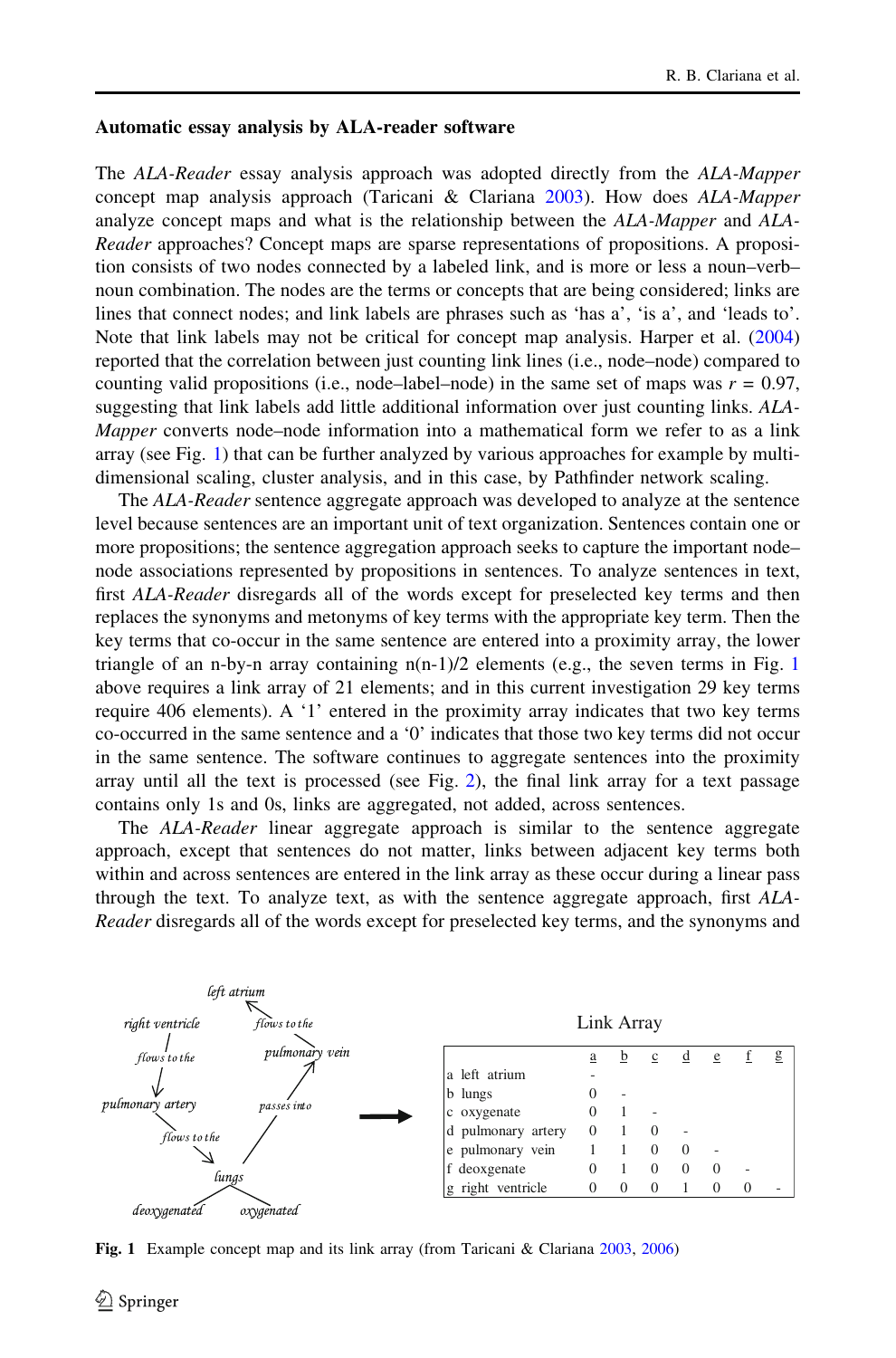<span id="page-4-0"></span>Text example: *"Humanists believed that job satisfaction was related to productivity. They found that if employees were given more freedom and power, then they produced more".*



Fig. 2 Example text passage and its sentence-level aggregation

metonyms of key terms are replaced with the appropriate key terms. Then the software begins to search through the text from the beginning to the end sequentially. The software adds a '1' in the proximity link array to indicate a link between a pair of consecutive terms, each succeeding term is linked to the next key term found. The software continues to aggregate linearly into the array until all of the text is processed.

The linear aggregate of the text example from Fig. 2 is displayed in Fig. 3. Note that proximity link arrays can be visually displayed as force-directed graphs (e.g., a Pathfinder networks or PFNETs). These graphs are node–node representations, and in this case represent the key word propositions in the text as a graph. In Fig. 3, the key term 'productivity' has the most links (e.g., three links) and so is the central or most important concept in this example text.

In Fig. 3, there are five '1s' in the linear aggregate link array compared to six '1s' in the sentence aggregate link array shown previously in Fig. 2; the same text passage produced a slightly different link array when analyzed by the sentence approach compared to the linear approach. Typically in key-term rich sentences, which are defined as three or more key terms per sentence, the sentence aggregate approach includes more links relative to the linear aggregate approach. Key-term rich sentences are indicative of expert responses. However, the sentence aggregate approach tends to relatively under-specify associations when key terms in sentences are sparse, for instance with poor or novice writers, and also



Fig. 3 The linear aggregate link array for the example text from Fig. 2 and its force-directed graph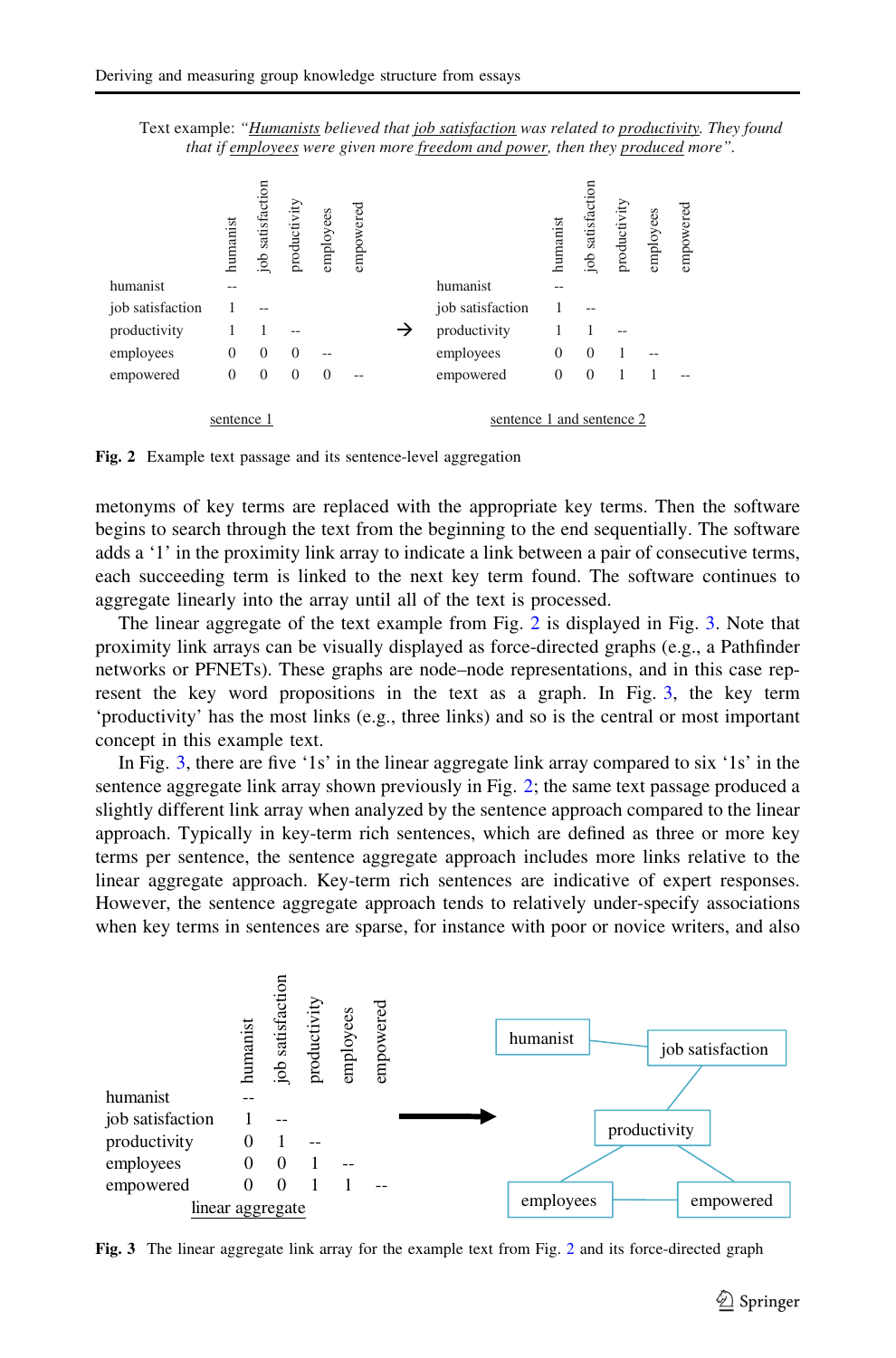when key terms are invisible to the software as anaphoric references (i.e., pronouns). Thus the link arrays for the linear and the sentence aggregate approaches should be quite different for good and poor essays and for essays with many pronouns.

Although the sentence aggregate approach may under- or over-specify keyword pairwise associations relative to the linear approach, this may not be an issue for the purposes of generating group knowledge representations because the Pathfinder network scaling approach (Cooke [1992](#page-11-0); Johnson et al. [1994](#page-11-0)) is a data reduction approach that emphasizes the main pair-wise associations in proximity data that is ''a fuller representation of the salient semantic structures than minimal spanning trees, but also a more accurate representation of local structures than multidimensional scaling techniques'' (Chen [1999](#page-11-0), p. 408). Knowledge Network Organizing Tool software (KNOT [1998\)](#page-11-0) for Pathfinder network analysis can be used to average together multiple link array proximity data files in order to establish a single group average data file of those essays and its PFNET representation. When multiple proximity arrays are averaged into one array, associations in arrays that are idiosyncratic, spurious, or just plain errors (both human and software errors) occur less frequently than do the frequencies of apposite associations, and these low frequency associations typically drop out of the averaged group array (although common misconceptions will tend to be included in the average group array). Thus both under- and over-specification errors are less of a problem for ALA-Reader analysis when the intent is to obtain averaged group representations; although it is still potentially a problem for representing an individual student's knowledge structure.

When using ALA-Reader and KNOT for generating an individual student's essay score relative to an expert referent, of the two common types of PFNET comparison measures (see KNOT release notes for a full description of the measures), network links in common measure have been shown to be a better predictor of rater essay scores than has the network similarity measure (Taricani & Clariana  $2006$ ). This may be because errors and spurious associations count in the similarity measure but do not count in the common measure. Specifically, only associations that match the expert are counted towards the common measure and so spurious and incorrect associations are disregarded. Thus over-specification of a student's PFNET by *ALA-Reader* is less problematic when the common measure is used for essay scoring and this may explain why the common measure has been shown to be superior to the similarity measure for ranking essays, although the similarity measure is generally better than the common measure for other purposes.

#### Purpose

This investigation considers the effects of pronouns on the quality of ALA-Reader measures of knowledge structure. Pronouns in text present a substantive problem for text processing software because pronouns carry meaning in the text but often must be disregarded because most software is not able to connect the pronouns with their referents. This investigation uses human readers to edit the most common pronouns (e.g., their, it, and they) in students' essays to the appropriate referent. By comparing the PFNETs obtained from the original essays to those of the edited essays, it is possible to consider the relative effects of pronouns on the quality of text processing. As noted above, the density of key terms per sentence has a strong effect on the resulting PFNETs, novice or poor essays are more likely to be under specified and thus negatively impacted even more by the presence of many pronouns; while good essays with a higher density of keywords may overcome the likely negative effects of pronouns. To consider this possibility that the presence of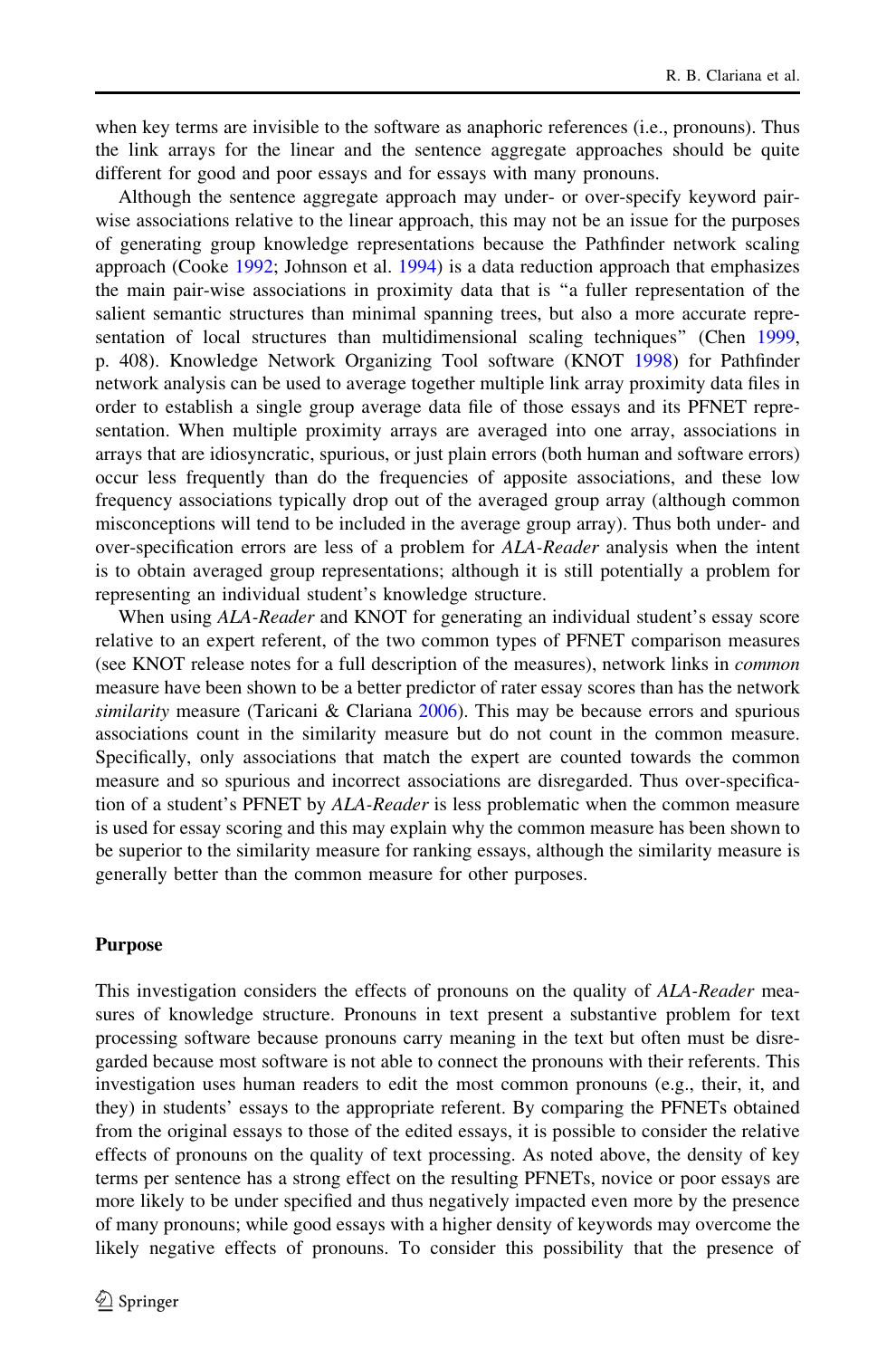pronouns influence the analysis of poor essays more than good essays, the first analysis in this investigation consists of comparisons of the average group representations of the 15 bottom performing students' original and edited essays to those of the 15 top performing students. As a measure of consistency across time and groups, the average group representations of the top and bottom performing students in this investigation are compared to the top and bottom performing students from the previous study (Clariana & Wallace [2007\)](#page-11-0). Finally, individual students' original and edited essays relative to an expert's essay are analyzed by ALA-Reader with KNOT analysis, and those common measures are compared by correlation to human rater composite essay scores to consider the effects of pronouns on the ALA-Reader individual essay scoring method.

## Method

Participants were undergraduate students enrolled in two sections of a required business course in an Eastern university in the USA. This is the same course and the same instructor who was involved in the earlier study (Clariana  $&$  Wallace [2007\)](#page-11-0); this study was held a year after that study. There were 49 total students enrolled, but data from four students could not be used leaving a final sample of 45 participants. As before, the students completed an essay as part of the course final examination. The essay prompt stated,

Describe and contrast in an essay of 300 words or less the following management theories: Classical/Scientific Management, Humanistic/Human Resources, Contingency, and Total Quality Management. Please use the terms below in your essay: administrative principles, benchmarking, bureaucratic organizations, contingency, continuous improvement, customers, customer focus, efficiency, employee, empowerment, feelings, Hawthorne studies, human relations, humanistic, leadership, management (i.e., bosses), Management by Objectives, motivate, needs, organization (i.e., corporation), plan, product, quality, relationship, scientific management (classical), service, situation (or environment), TQM, and work (or job, task).

Note that in Clariana and Wallace [\(2007](#page-11-0)), essentially the same essay prompt was used except that a list of terms was not provided. In this present investigation, it was anticipated that providing a list of important terms in the writing prompt would influence the students to include these terms in their essays and this would improve the consistency of the ALA-Reader analysis. These 29 terms including their synonyms and metonyms were the key terms used by the ALA-Reader software during text analysis, 21 of the terms were the same as those used for analysis in the previous investigation and eight terms are new for this analysis.

Word frequency counts were determined using the free online program Textalyser (see textalyser.net). The 45 student essays contained 13,464 total words (1,844 unique words that include proper nouns) which is an average of 299 words per essay (range from 170 to 476 words, standard deviation of 70.1). The ten most common words account for 27% of all of the text  $(3,651)$  occurrences) and include in order:  $(1)$  the, 852 occurrences in 45 essays or 18.9 average per essay, (2) and, 460 occurrences, 10.2 per essay, (3) of, 446 occurrences, 9.9 per essay, (4) to, 431 occurrences, 9.6 per essay, (5) management, 326 occurrences, 7.2 per essay,  $(6)$  a, 265 occurrences, 5.9 per essay,  $(7)$  is, 244 occurrences, 5.4 per essay,  $(8)$  in, 228 occurrences, 5.1 per essay,  $(9)$  that, 212 occurrences, 4.7 per essay, and (10) *employees*, 187 occurrences, 4.2 per essay. The three most common pronouns are: their (ranked 15th with 2.7 per essay), they (ranked 16th with 2.6 per essay), and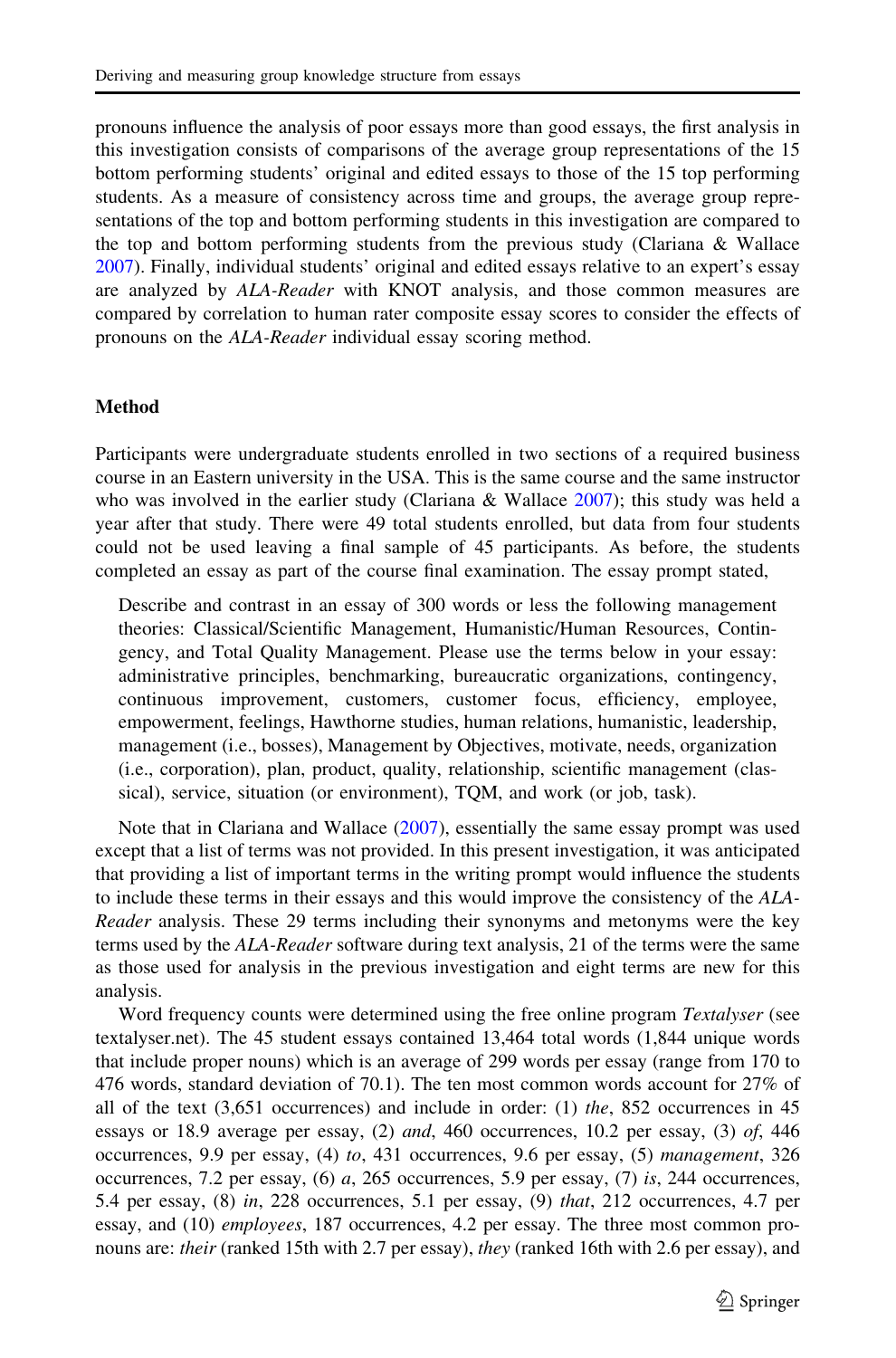<span id="page-7-0"></span>it (ranked 23rd with 2.2 per essay). Students use of the terms *their* and *they* in their essays indicates that they were assuming the perspective of either a manager or of an employee, and only a few wrote as an independent observer.

## Comparing group average data representations

ALA-Reader software was used to process the original unedited essays (with pronouns present) and the edited essays (i.e., the pronouns their, it, and they were manually replaced with the appropriate referent) using both a linear aggregate approach and a sentence aggregate approach. To identify the best and worst essays for grouping purposes, human rater essay scores for these 45 essays were used to rank the student essays; then Pathfinder KNOT software was used to average together the proximity files of the 15 top performing and the 15 bottom performing students for each of the four data sets to create four top performing groupings and four bottom performing groupings consisting of linear aggregate of original essays, linear aggregate of edited essays, sentence aggregate of original essays, and sentence aggregate of edited essays. The group average proximity raw data Pearson correlations between these eight groupings are shown above the diagonal in Table 1. In addition, the PFNET similarity values of these eight groupings, calculated as the PFNET intersection divided by PFNET union, are shown below the diagonal in Table 1.

There are strong correlations ( $r > 0.90$ ) between the proximity raw data within the top group and within the bottom group (see the values above the diagonal in Table 1), but not between the top and bottom groups  $(r \text{ range from } 0.61 \text{ to } 0.79)$ . This indicates that editing the pronouns to their referents had little effect on the top or the bottom groups' raw proximity data (see the four underlined values above the diagonal, all  $r > 0.97$ ). The network similarity values comparing the original to the edited essays were also large (see values below the diagonal in Table 1), but the linear aggregate approach obtained slightly larger similarity values (top group  $= 0.81$ ; bottom group  $= 0.83$ ) compared to the sentence aggregate approach (top group  $= 0.78$ ; bottom group  $= 0.71$ ). This suggests that pronouns influence sentence aggregate PFNETs more. Even so, these are quite similar PFNETS with many links in common. For example, the top group's PFNET based on their original essays analyzed using the linear approach contains 31 links (see group 'a' in Table 1 and the left panel of Fig. [4](#page-8-0)) and the PFNET based on their edited essays contains

|                           | a    | b    | $\mathbf{c}$ | d    | e    | f    | g    | h    |
|---------------------------|------|------|--------------|------|------|------|------|------|
| Top group $(n = 15)$      |      |      |              |      |      |      |      |      |
| a. Linear, original       |      | 0.99 | 0.98         | 0.99 | 0.70 | 0.79 | 0.70 | 0.69 |
| b. Linear, edited         | 0.81 |      | 0.97         | 0.98 | 0.66 | 0.75 | 0.67 | 0.73 |
| c. Sentence, original     | 0.56 | 0.52 |              | 0.99 | 0.61 | 0.73 | 0.66 | 0.67 |
| d. Sentence, edited       | 0.49 | 0.46 | 0.78         |      | 0.64 | 0.74 | 0.71 | 0.74 |
| Bottom group ( $n = 15$ ) |      |      |              |      |      |      |      |      |
| e. Linear, original       | 0.41 | 0.42 | 0.43         | 0.40 |      | 0.98 | 0.92 | 0.90 |
| f. Linear, edited         | 0.37 | 0.38 | 0.36         | 0.33 | 0.83 |      | 0.95 | 0.91 |
| g. Sentence, original     | 0.30 | 0.29 | 0.35         | 0.32 | 0.47 | 0.43 |      | 0.99 |
| h. Sentence, edited       | 0.29 | 0.35 | 0.33         | 0.31 | 0.45 | 0.40 | 0.71 |      |

Table 1 Top and bottom performing groups' correlations (above) and similarities (below)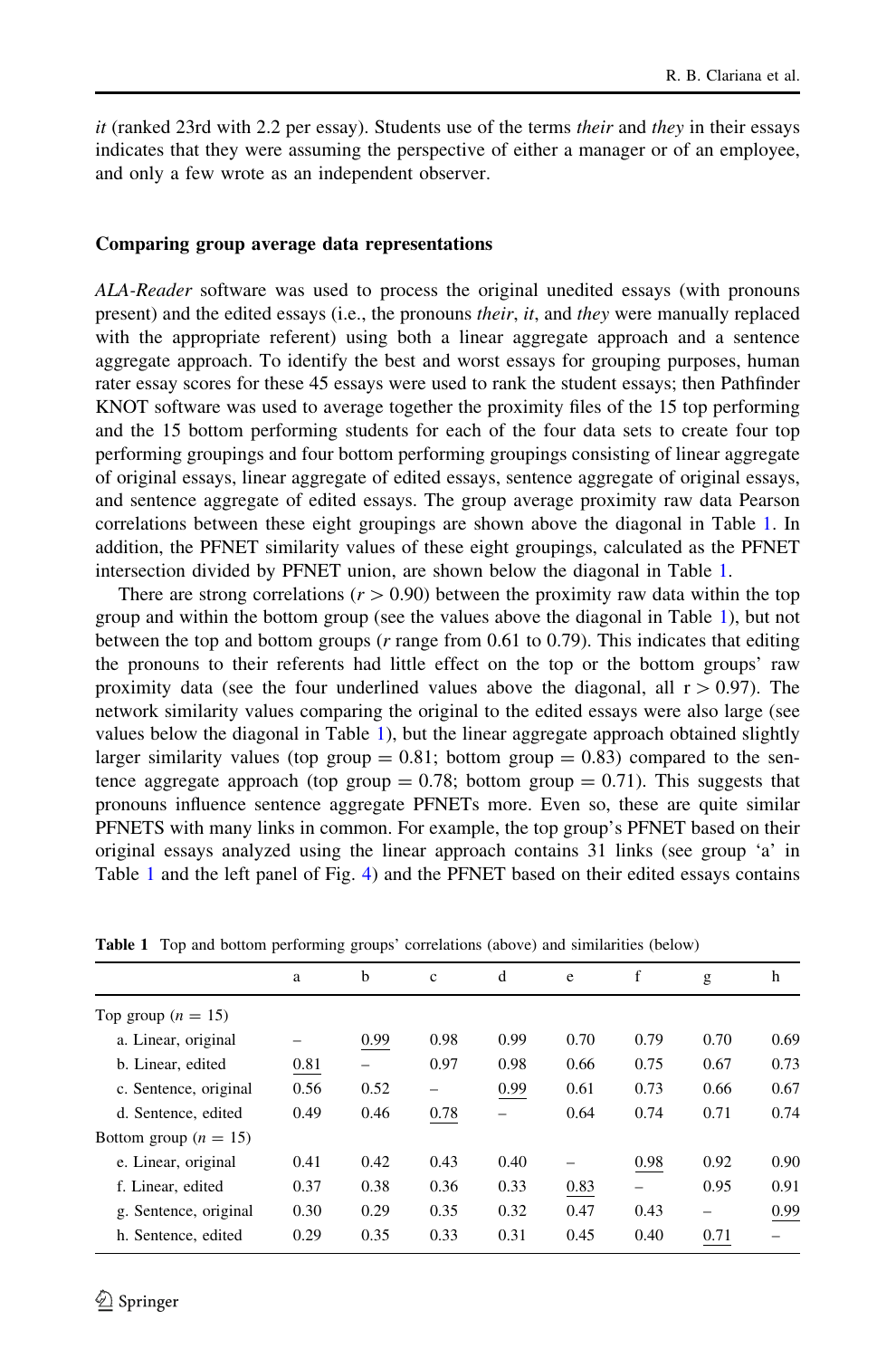<span id="page-8-0"></span>

Fig. 4 PFNET group representations of the original (left) and the edited essays (right)

34 links (see group 'b' in Table [1](#page-7-0) and the right panel of Fig. 4). These two PFNETs share 29 links in common which is an 89% overlap (i.e.,  $29/(31 + 34/2)$ ). The graphical representations of these two PFNETs as force-directed graphs are also visually quite similar (see Fig. 4).

It is useful to compare the PFNET visual depictions of the averaged essays of the top performing students. The two terms *management* and *employee* are exceptionally well connected and so are the central terms in both representations. Other well connected terms in both representations include *organization*, *benchmarking*, *customer*, and *product*. Three of the four super-ordinate essay prompt categories stated in the essay prompt, scientific *management, contingency, and TQM, were all associated with management while the* fourth category, *humanistic*, was associated with both *management* and *employee*. Emotion-related terms such as *feelings*, *needs*, *relationship*, and *motivation* were associated with employee in both PFNET representations as were the action words benchmarking, work, and product.

However, the key term leadership is relatively more connected in the PFNET of the edited essays (compare the left and right panels of Fig. 4) and so it assumes a more central position in that representation. In contrast, in the PFNET of the original unedited essays, *leadership* is not a central term and is only connected to the term *needs*. Be sure to note that the differences in structure between these two PFNETs relate to how students used pronouns in their essays, probably the pronoun *it* to refer to *leadership*, and not necessarily to their views of the centrality of leadership in these theories.

How related are these essays to those of the previous study? Using the 29 key terms from this investigation, the original (unedited) essays of the top ten and bottom ten students from the previous investigation and the top ten and bottom ten from this present investigation were processed by ALA-Reader using the linear aggregate approach to obtain four group average PFNET representations. These were then compared to each other and to the expert essay (see Table [2\)](#page-9-0). The top and bottom groups in the present investigation were most alike (54% overlap) and the top and bottom groups from 2007 were also quite alike (48% overlap). The two top groups (49% overlap) were more similar to each other than the two bottom groups (41% overlap). Comparisons to the expert essay show that the two top groups, now and in 2007, were considerably more similar to the expert than the two bottom groups.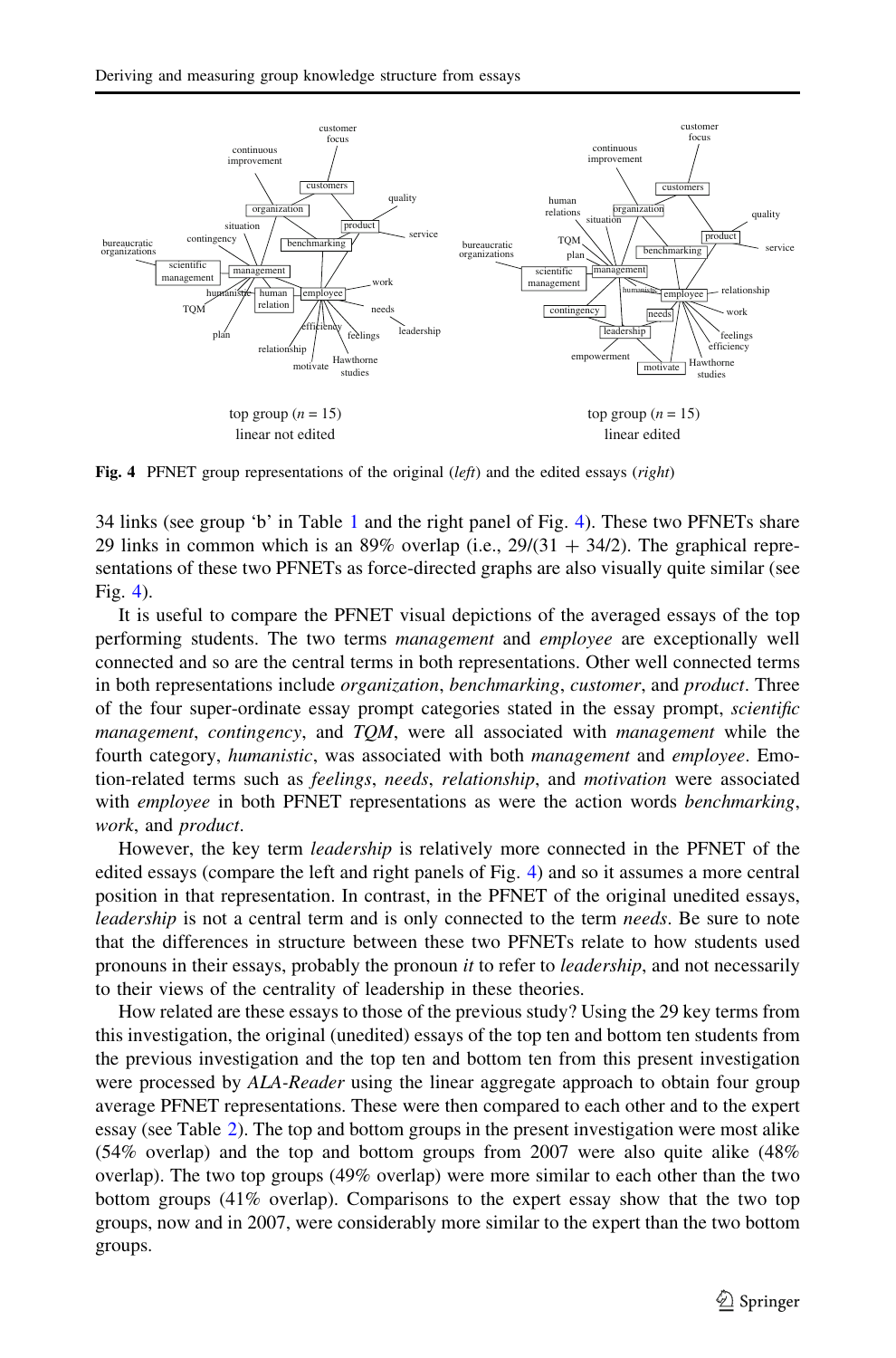<span id="page-9-0"></span>

| <b>Table 2</b> Percent overlap of the<br>top and bottom groups for the<br>present investigation and for<br>Clariana and Wallace (2007) | Similarity                | А      | В   |     | Ð   |
|----------------------------------------------------------------------------------------------------------------------------------------|---------------------------|--------|-----|-----|-----|
|                                                                                                                                        | A. Top group (now)        |        |     |     |     |
|                                                                                                                                        | B. Bottom group (now)     | 54%    |     |     |     |
|                                                                                                                                        | C. Top $(2007)$           | 49%    | 38% |     |     |
|                                                                                                                                        | D. Bottom (2007)          | $42\%$ | 41% | 48% |     |
|                                                                                                                                        | % Overlap with the expert | 43%    | 29% | 45% | 36% |

## Comparing individual data representations

ALA-Reader software was used to process both the original and the edited essays using both a linear and a sentence aggregate approach to produce four PFNETS for each participant. Then the sentence aggregate PFNETs were compared to a sentence aggregate expert referent PFNET and the linear aggregate PFNETs were compared to a linear aggregate expert referent PFNET to obtain four scores for each original essay that consisted of the number of links in common.

For comparison proposes, two separate composite essay benchmark scores were determined based on (1) the three human essay scores (specifically, the factor score derived by the SPSS version 15.0 factor analysis regression option) and (2) the three human essay scores plus the ALA-Reader score (also using SPSS factor score). Pearson correlations were conducted between these two benchmark composite scores and the four sets of ALA-Reader essay common scores. The linear aggregate method obtained better correlations with the human raters than did the sentence aggregate approach (see Table 3). Further, replacing pronouns with their referents had little effect on linear aggregate scores but had a small positive effect on sentence aggregate scores. Overall this indicates that this sentencelevel analysis approach was influenced more by the presence of pronouns relative to this linear approach. Also, adding key words to the essay writing prompt did not appear to improve the quality of the output relative to the earlier investigation, although perhaps the wrong key words were used in the essay prompt.

# Conclusion

The ALA-Reader sentence aggregate approach obtained somewhat different PFNET representations for the original essays relative to the edited essays, while there was little

| <b>Table 3</b> Pearson correlations<br>between the ALA-Reader essay | Analysis approach  | Composite score |                            |  |  |  |
|---------------------------------------------------------------------|--------------------|-----------------|----------------------------|--|--|--|
| scores and the two composite<br>scores                              | 3 Raters only      |                 | 3 Raters and<br>ALA-reader |  |  |  |
|                                                                     | Original essays    |                 |                            |  |  |  |
|                                                                     | Linear aggregate   | 0.59            | 0.74                       |  |  |  |
|                                                                     | Sentence aggregate | 0.34            | 0.44                       |  |  |  |
|                                                                     | Edited essays      |                 |                            |  |  |  |
|                                                                     | Linear aggregate   | 0.57            | 0.71                       |  |  |  |
| All significant at the $P \geq 0.05$                                | Sentence aggregate | 0.41            | 0.51                       |  |  |  |

All significant at the  $P$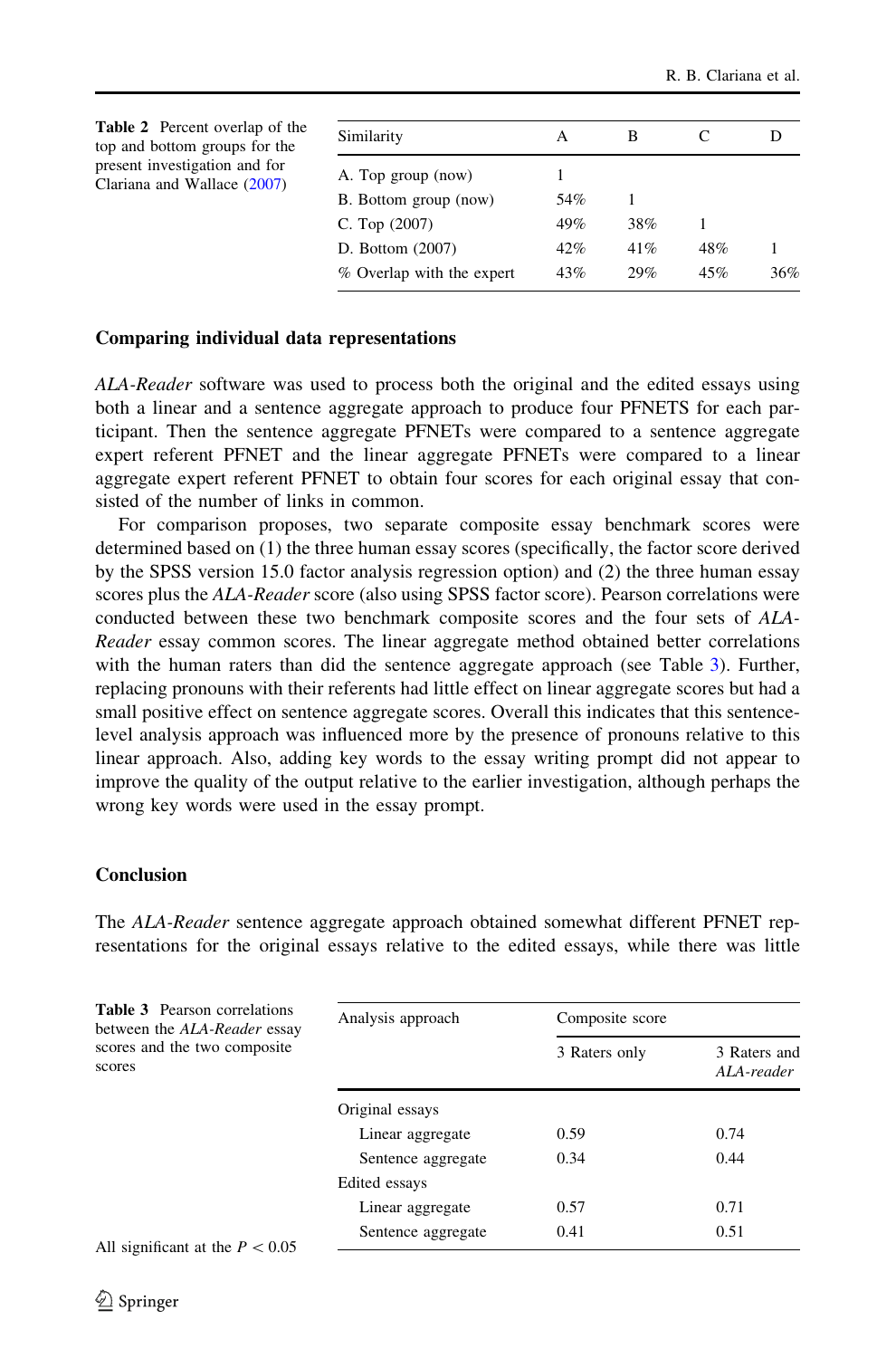difference between the PFNETs obtained for edited and unedited essays using the linear aggregate approach. Based on the analyses of individual essay scores, pronouns in text passages had a negative effect on sentence aggregate PFNET representations. This indicates that the linear approach is less affected by pronouns and is generally superior to the sentence approach for the narrow purposes of average group knowledge representation and is also adequate for scoring individual essay content.

Students' essays are grammatically imperfect and sometimes incoherent. Our experience from editing the pronouns in these essays is that raters do not always agree on a pronoun's referent. Pronouns in text can be a substantial issue for text analysis software and subroutines for handing pronouns are expensive to develop and generally are not perfectly accurate and so such subroutines may actually add more error to the data than they correct. Although this is a small sample of essays, these results suggest that the ALA-Reader linear approach would not benefit from a pronoun handling subroutine. Thus the development cost of a pronoun handler is not warranted.

There are several avenues for further development of ALA-Reader. The greatest need is concurrent and divergent validity studies. ALA-Reader is not necessarily an essay scoring tool, but rather it is probably a tool to measure knowledge structure which indirectly relates to essay scores. But when used as an essay scoring method, ALA-Reader is likely to be more appropriate for some types of essays than others and is probably inappropriate for many types of essays. The more technical or specific the vocabulary in the essays, the better ALA-Reader should perform. So another area of further study is refining the type of essay genre and the specific writing prompt, for example should key words be included in the prompt, to improve the quality of the tool.

But also, the ALA-Reader approach can be further developed and extended. For example, the distance between terms in concept maps has been shown to be important information related to inference and comprehension (Cernusca [2007;](#page-11-0) Poindexter & Clariana [2006](#page-11-0); Taricani & Clariana [2003,](#page-11-0) [2006](#page-11-0)); similarly the distances between key terms in a text passage may also be important information. A feature will be added to ALA-Reader to capture these distances between terms as a proximity array in order to consider this notion.

Which key terms to use during analysis and how many should be used is another area for further investigation because some key terms appear to be far more important than others. In this investigation, the 29 key terms selected by the course instructor to be included in the essay prompt were also used as key terms for the analysis. Further research should try different sets of key terms as well as different numbers of terms in the analysis stage and also what is the influence of synonyms and metonyms on the quality of the analysis.

As a side note, over-specification is potentially a big problem for the expert essay used as the referent to score the students' essays. To handle this, it is critical to meticulously design the expert referent as an ideal PFNET rather than just convert an expert essay into a PFNET so as to avoid the effects of unintended spurious and error associations in the expert referent essay data set. Thus another area of ALA-Reader development is how to establish the expert referent used to score essays.

In summary, because these findings are reasonable, more research is warranted to further develop and validate this ALA-Reader approach for establishing group network representations and for comparison of individual's content knowledge structure.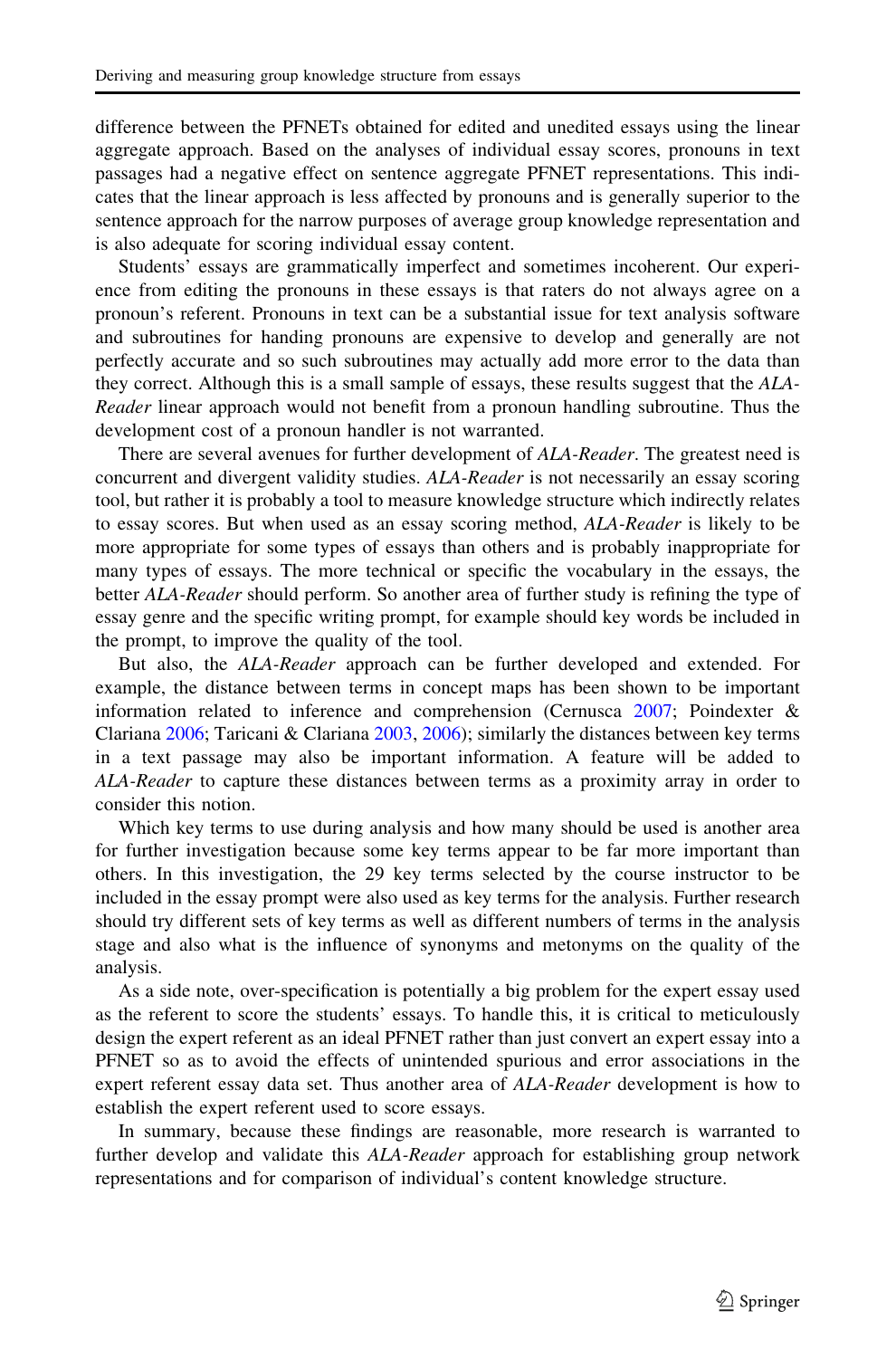#### <span id="page-11-0"></span>**References**

- Cernusca, D. (2007). A design-based research approach to the implementation and examination of a cognitive flexibility hypertext. Unpublished doctoral dissertation, University of Missouri, Columbia. Retrieved November 11, 2008, from [http://edt.missouri.edu/Summer2007/Dissertation/Cernusca](http://edt.missouri.edu/Summer2007/Dissertation/CernuscaD-071907-D8036/research.pdf) [D-071907-D8036/research.pdf.](http://edt.missouri.edu/Summer2007/Dissertation/CernuscaD-071907-D8036/research.pdf)
- Chen, C. (1999). Visualizing semantic spaces and author co-citation networks in digital libraries. Information Processing and Management, 35, 401–420.
- Clariana, R. B., & Koul, R. (2004). A computer-based approach for translating text into concept map-like representations. In A. J. Canas, J. D. Novak, & F. M. Gonzales (Eds.), Proceedings of the first international conference on concept mapping: Vol. 2. Concept maps: Theory, methodology, technology (pp. 131–134). Pensacola, FL: Institute for Human and Machine Cognition. Retrieved November 11, 2008, from [http://cmc.ihmc.us/papers/cmc2004-045.Pdf.](http://cmc.ihmc.us/papers/cmc2004-045.Pdf)
- Clariana, R. B., & Wallace, P. E. (2007). A computer-based approach for deriving and measuring individual and team knowledge structure from essay questions. Journal of Educational Computing Research, 37, 209–225.
- Cooke, N. M. (1992). Predicting judgment time from measures of psychological proximity. Journal of Experimental Psychology: Learning, Memory, and Cognition, 18, 640–653.
- Craik, K. (1943). The nature of explanation. Cambridge, UK: Cambridge University Press.
- Goldsmith, T. E., Johnson, P. J., & Acton, W. H. (1991). Assessing knowledge structure. Journal of Educational Psychology, 83, 88–96.
- Gonzalvo, P., Canas, J. J., & Bajo, M. (1994). Structural representations in knowledge acquisition. Journal of Educational Psychology, 86, 601–616.
- Harper, M. E., Hoeft, R. M., Evans, A. W. III, & Jentsch, F. G. (2004). Scoring concepts maps: Can a practical method of scoring concept maps be used to assess trainee's knowledge structures? Human Factors and Ergonomics Society Annual Meeting Proceedings, 48, 2599–2603.
- Johnson, P. J., Goldsmith, T. E., & Teague, K. W. (1994). Locus of the predictive advantage in Pathfinderbased representations of classroom knowledge. Journal of Educational Psychology, 86, 617–626.
- Johnson, T. E., O'Connor, D. L., Pirnay-Dummer, P. N., Ifenthaler, D., Spector, J. M., & Seel, N. (2006). Comparative study of mental model research methods: relationships among ACSMM, SMD, MITO-CAR and DEEP methodologies. In A. J. Canas & J. D. Novak (Eds.), Proceedings of the second international conference on concept mapping: Vol. 1. Concept maps: Theory, methodology, technology (pp. 177–184). Pensacola, FL: Institute for Human and Machine Cognition. Retrieved November 11, 2008, from <http://cmc.ihmc.us/cmc2006Papers/cmc2006-p177.pdf>.
- Johnson-Laird, P. N., Girotto, V., & Legrenzi, P. (1998). Mental models: A gentle guide for outsiders. Retrieved November 29, 2008, from [http://www.si.umich.edu/ICOS/gentleintro.html.](http://www.si.umich.edu/ICOS/gentleintro.html)
- KNOT. (1998). Knowledge network organizing tool. Retrieved June 11, 2004, from [http://interlinkinc.net/.](http://interlinkinc.net/)
- Koul, R., Clariana, R. B., & Salehi, R. (2005). Comparing several human and computer-based methods for scoring concept maps and essays. Journal of Educational Computing Research, 32, 261–273.
- Poindexter, M. T., & Clariana, R. B. (2006). The influence of relational and proposition-specific processing on structural knowledge and traditional learning outcomes. International Journal of Instructional Media, 33, 177–184.
- Seel, N. M. (1999). Educational diagnosis of mental models: Assessment problems and technology-based solutions. Journal of Structural Learning and Intelligent Systems, 14, 153–185.
- Shavelson, R. J. (1974). Some methods for examining content structure and cognitive structure in instruction. Educational Psychologist, 11, 110–122.
- Taricani, E. M., & Clariana, R. B. (2003). Semantic map automated assessment techniques. Paper presented at the meeting of Association for Educational Communications and Technology (AECT), Anaheim, CA, October, 2003.
- Taricani, E. M., & Clariana, R. B. (2006). A technique for automatically scoring open-ended concept maps. Educational Technology Research and Development, 54, 61–78.

Roy B. Clariana is an Associate Professor and the Education Division Head in the School of Graduate Professional Studies at the Pennsylvania State University. He designed and developed the ALA-Reader software used in this investigation and made it available to the research community in 2004. Since then, he has conducted and published several investigations to validate and improve the usefulness of the tool as a measure of knowledge structure and as a form of essay assessment. Download this software from <http://www.personal.psu.edu/rbc4/score.htm>.